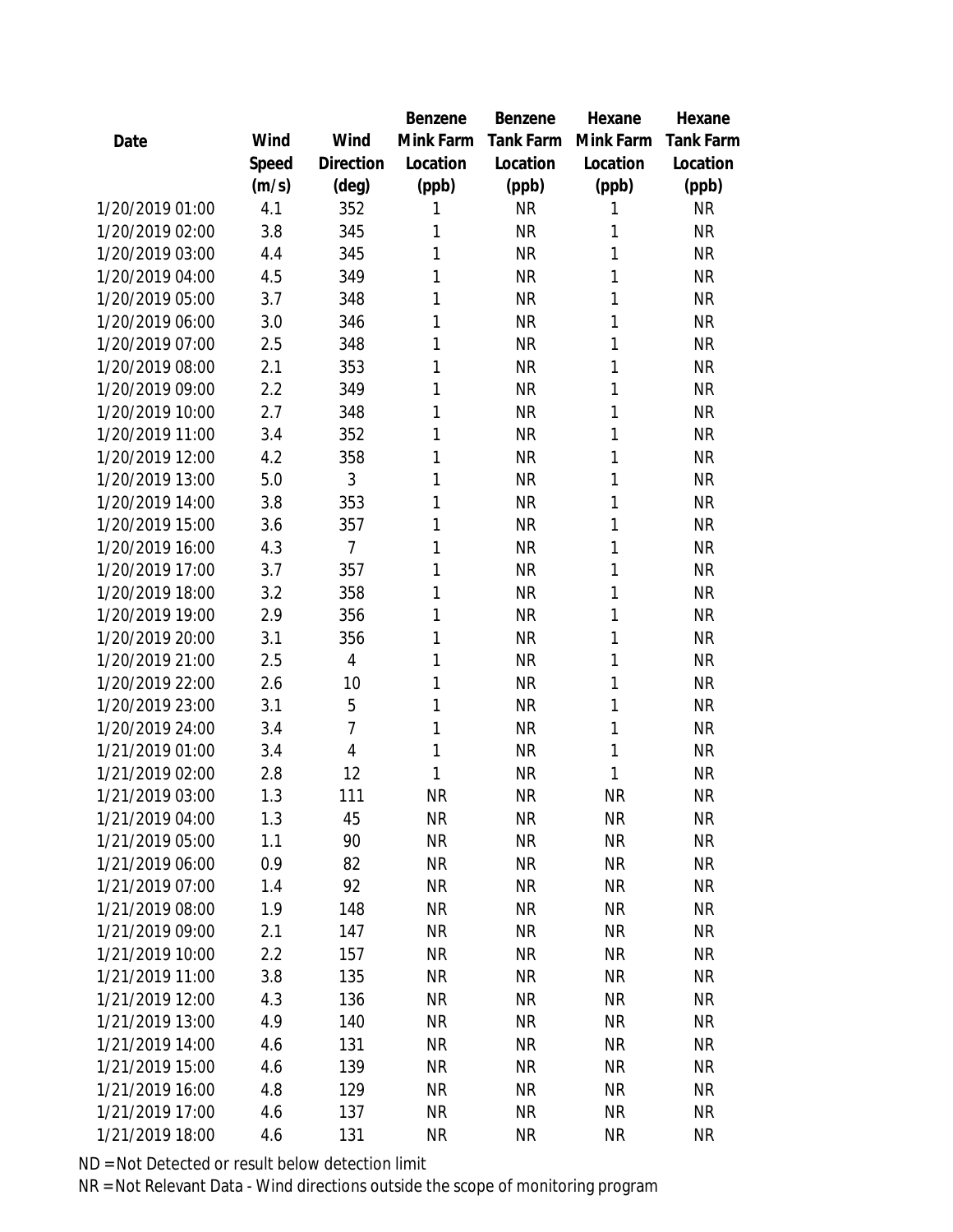|                 |       |                | Benzene   | Benzene   | Hexane       | Hexane      |
|-----------------|-------|----------------|-----------|-----------|--------------|-------------|
| Date            | Wind  | Wind           | Mink Farm | Tank Farm | Mink Farm    | Tank Farm   |
|                 | Speed | Direction      | Location  | Location  | Location     | Location    |
|                 | (m/s) | $(\text{deg})$ | (ppb)     | (ppb)     | (ppb)        | (ppb)       |
| 1/21/2019 19:00 | 5.5   | 120            | <b>NR</b> | <b>NR</b> | <b>NR</b>    | <b>NR</b>   |
| 1/21/2019 20:00 | 5.4   | 119            | <b>NR</b> | <b>NR</b> | <b>NR</b>    | <b>NR</b>   |
| 1/21/2019 21:00 | 5.3   | 118            | <b>NR</b> | <b>NR</b> | <b>NR</b>    | <b>NR</b>   |
| 1/21/2019 22:00 | 5.8   | 121            | <b>NR</b> | <b>NR</b> | <b>NR</b>    | <b>NR</b>   |
| 1/21/2019 23:00 | 5.6   | 118            | <b>NR</b> | <b>NR</b> | <b>NR</b>    | <b>NR</b>   |
| 1/21/2019 24:00 | 5.8   | 123            | <b>NR</b> | <b>NR</b> | <b>NR</b>    | <b>NR</b>   |
| 1/22/2019 01:00 | 6.4   | 128            | <b>NR</b> | <b>NR</b> | <b>NR</b>    | <b>NR</b>   |
| 1/22/2019 02:00 | 6.2   | 134            | <b>NR</b> | <b>NR</b> | <b>NR</b>    | <b>NR</b>   |
| 1/22/2019 03:00 | 6.3   | 139            | <b>NR</b> | <b>NR</b> | <b>NR</b>    | <b>NR</b>   |
| 1/22/2019 04:00 | 5.9   | 146            | <b>NR</b> | <b>NR</b> | <b>NR</b>    | <b>NR</b>   |
| 1/22/2019 05:00 | 5.1   | 146            | <b>NR</b> | <b>NR</b> | <b>NR</b>    | <b>NR</b>   |
| 1/22/2019 06:00 | 5.0   | 148            | <b>NR</b> | <b>NR</b> | <b>NR</b>    | <b>NR</b>   |
| 1/22/2019 07:00 | 5.6   | 148            | <b>NR</b> | <b>NR</b> | <b>NR</b>    | <b>NR</b>   |
| 1/22/2019 08:00 | 6.1   | 150            | <b>NR</b> | <b>NR</b> | <b>NR</b>    | <b>NR</b>   |
| 1/22/2019 09:00 | 6.3   | 156            | <b>NR</b> | <b>NR</b> | <b>NR</b>    | <b>NR</b>   |
| 1/22/2019 10:00 | 5.9   | 160            | <b>NR</b> | <b>NR</b> | <b>NR</b>    | <b>NR</b>   |
| 1/22/2019 11:00 | 5.1   | 164            | <b>NR</b> | <b>NR</b> | <b>NR</b>    | <b>NR</b>   |
| 1/22/2019 12:00 | 5.0   | 168            | <b>NR</b> | <b>NR</b> | <b>NR</b>    | <b>NR</b>   |
| 1/22/2019 13:00 | 5.0   | 172            | <b>NR</b> | 1         | <b>NR</b>    | 1           |
| 1/22/2019 14:00 | 4.7   | 183            | <b>NR</b> | 1         | <b>NR</b>    | 1           |
| 1/22/2019 15:00 | 5.4   | 184            | <b>NR</b> | 1         | <b>NR</b>    | 1           |
| 1/22/2019 16:00 | 4.0   | 183            | <b>NR</b> | 1         | <b>NR</b>    | 1           |
| 1/22/2019 17:00 | 3.2   | 183            | <b>NR</b> | 1         | <b>NR</b>    | 1           |
| 1/22/2019 18:00 | 3.4   | 177            | <b>NR</b> | 1         | <b>NR</b>    | $\mathbf 1$ |
| 1/22/2019 19:00 | 3.4   | 174            | <b>NR</b> | 1         | <b>NR</b>    | 1           |
| 1/22/2019 20:00 | 3.8   | 174            | <b>NR</b> | 1         | <b>NR</b>    | 1           |
| 1/22/2019 21:00 | 3.9   | 175            | <b>NR</b> | 1         | <b>NR</b>    | 1           |
| 1/22/2019 22:00 | 4.1   | 177            | <b>NR</b> | 1         | <b>NR</b>    | 1           |
| 1/22/2019 23:00 | 4.1   | 174            | <b>NR</b> | 1         | <b>NR</b>    | 1           |
| 1/22/2019 24:00 | 3.9   | 173            | <b>NR</b> | 1         | <b>NR</b>    | 1           |
| 1/23/2019 01:00 | 3.7   | 175            | <b>NR</b> | 1         | <b>NR</b>    | 1           |
| 1/23/2019 02:00 | 4.0   | 169            | <b>NR</b> | <b>NR</b> | <b>NR</b>    | <b>NR</b>   |
| 1/23/2019 03:00 | 3.5   | 167            | <b>NR</b> | <b>NR</b> | <b>NR</b>    | <b>NR</b>   |
| 1/23/2019 04:00 | 3.1   | 148            | <b>NR</b> | <b>NR</b> | <b>NR</b>    | <b>NR</b>   |
| 1/23/2019 05:00 | 3.0   | 157            | <b>NR</b> | <b>NR</b> | <b>NR</b>    | <b>NR</b>   |
| 1/23/2019 06:00 | 1.1   | 287            | <b>NR</b> | <b>NR</b> | <b>NR</b>    | <b>NR</b>   |
| 1/23/2019 07:00 | 2.2   | 66             | <b>NR</b> | <b>NR</b> | <b>NR</b>    | <b>NR</b>   |
| 1/23/2019 08:00 | 2.3   | 13             | 1         | <b>NR</b> | $\mathbf{1}$ | <b>NR</b>   |
| 1/23/2019 09:00 | 3.0   | 18             | 1         | <b>NR</b> | 1            | <b>NR</b>   |
| 1/23/2019 10:00 | 2.9   | 12             | 1         | <b>NR</b> | 1            | <b>NR</b>   |
| 1/23/2019 11:00 | 2.9   | 346            | 1         | <b>NR</b> | $\mathbf{1}$ | <b>NR</b>   |
| 1/23/2019 12:00 | 3.8   | 337            | 1         | <b>NR</b> | $\mathbf{1}$ | <b>NR</b>   |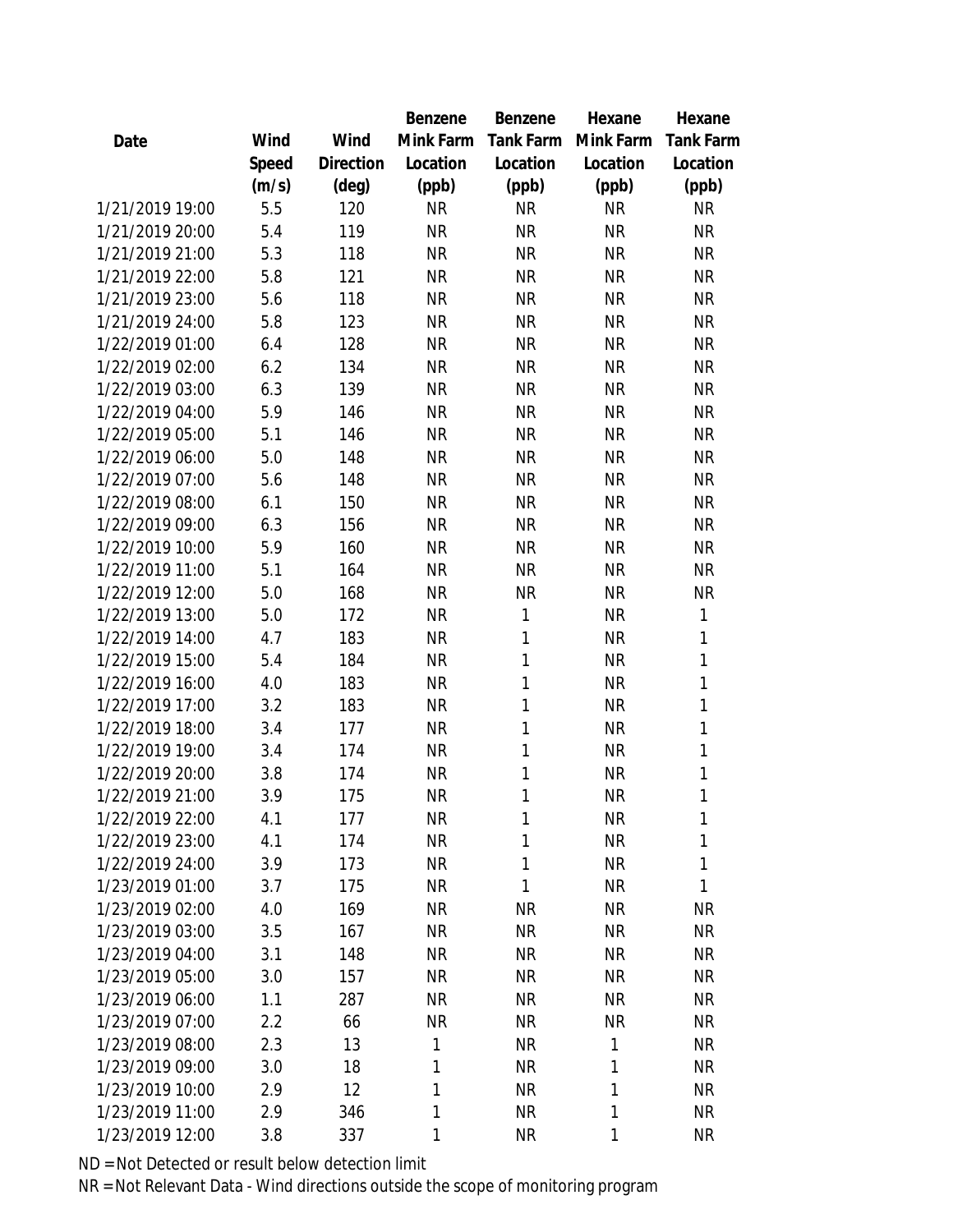|                 |       |           | Benzene   | Benzene   | Hexane    | Hexane           |
|-----------------|-------|-----------|-----------|-----------|-----------|------------------|
| Date            | Wind  | Wind      | Mink Farm | Tank Farm | Mink Farm | <b>Tank Farm</b> |
|                 | Speed | Direction | Location  | Location  | Location  | Location         |
|                 | (m/s) | (deg)     | (ppb)     | (ppb)     | (ppb)     | (ppb)            |
| 1/23/2019 13:00 | 3.7   | 326       | 1         | <b>NR</b> | 1         | <b>NR</b>        |
| 1/23/2019 14:00 | 3.9   | 290       | 1         | <b>NR</b> | 1         | <b>NR</b>        |
| 1/23/2019 15:00 | 5.0   | 300       | 1         | <b>NR</b> | 1         | <b>NR</b>        |
| 1/23/2019 16:00 | 4.6   | 309       | 1         | <b>NR</b> | 1         | <b>NR</b>        |
| 1/23/2019 17:00 | 4.1   | 307       | 1         | <b>NR</b> | 1         | <b>NR</b>        |
| 1/23/2019 18:00 | 4.0   | 304       | 1         | <b>NR</b> | 1         | <b>NR</b>        |
| 1/23/2019 19:00 | 4.5   | 297       | 1         | <b>NR</b> | 1         | <b>NR</b>        |
| 1/23/2019 20:00 | 3.7   | 304       | 1         | <b>NR</b> | 1         | <b>NR</b>        |
| 1/23/2019 21:00 | 3.5   | 283       | 1         | <b>NR</b> | 1         | <b>NR</b>        |
| 1/23/2019 22:00 | 3.3   | 287       | 1         | <b>NR</b> | 1         | <b>NR</b>        |
| 1/23/2019 23:00 | 3.9   | 309       | 1         | <b>NR</b> | 1         | <b>NR</b>        |
| 1/23/2019 24:00 | 3.8   | 304       | 1         | <b>NR</b> | 1         | <b>NR</b>        |
| 1/24/2019 01:00 | 3.5   | 278       | 1         | <b>NR</b> | 1         | <b>NR</b>        |
| 1/24/2019 02:00 | 3.5   | 271       | 1         | 1         | 1         | 1                |
| 1/24/2019 03:00 | 2.4   | 286       | 1         | <b>NR</b> | 1         | <b>NR</b>        |
| 1/24/2019 04:00 | 2.1   | 286       | 1         | <b>NR</b> | 1         | <b>NR</b>        |
| 1/24/2019 05:00 | 2.2   | 258       | 1         | 1         | 1         | 1                |
| 1/24/2019 06:00 | 2.2   | 239       | 1         | 1         | 1         | 1                |
| 1/24/2019 07:00 | 2.4   | 218       | <b>NR</b> | 1         | <b>NR</b> | 1                |
| 1/24/2019 08:00 | 3.0   | 217       | <b>NR</b> | 1         | <b>NR</b> | $\overline{2}$   |
| 1/24/2019 09:00 | 2.2   | 210       | <b>NR</b> | 1         | <b>NR</b> | 1                |
| 1/24/2019 10:00 | 2.4   | 212       | <b>NR</b> | 1         | <b>NR</b> | 1                |
| 1/24/2019 11:00 | 3.3   | 210       | <b>NR</b> | 1         | <b>NR</b> | 1                |
| 1/24/2019 12:00 | 3.9   | 248       | 1         | 1         | 1         | 1                |
| 1/24/2019 13:00 | 4.7   | 253       | 1         | 1         | 1         | 1                |
| 1/24/2019 14:00 | 4.2   | 269       | 1         | 1         | 1         | 1                |
| 1/24/2019 15:00 | 4.7   | 276       | 1         | <b>NR</b> | 1         | <b>NR</b>        |
| 1/24/2019 16:00 | 5.6   | 277       | 1         | <b>NR</b> | 1         | <b>NR</b>        |
| 1/24/2019 17:00 | 6.3   | 274       | 1         | 1         | 1         | 1                |
| 1/24/2019 18:00 | 6.7   | 273       | 1         | 1         | 1         | 1                |
| 1/24/2019 19:00 | 6.8   | 273       | 1         | 1         | 1         | 1                |
| 1/24/2019 20:00 | 6.8   | 279       | 1         | <b>NR</b> | 1         | <b>NR</b>        |
| 1/24/2019 21:00 | 6.4   | 276       | 1         | <b>NR</b> | 1         | <b>NR</b>        |
| 1/24/2019 22:00 | 6.9   | 279       | 1         | <b>NR</b> | 1         | <b>NR</b>        |
| 1/24/2019 23:00 | 6.3   | 284       | 1         | <b>NR</b> | 1         | <b>NR</b>        |
| 1/24/2019 24:00 | 6.5   | 289       | 1         | <b>NR</b> | 1         | <b>NR</b>        |
| 1/25/2019 01:00 | 5.6   | 288       | 1         | <b>NR</b> | 1         | <b>NR</b>        |
| 1/25/2019 02:00 | 5.4   | 284       | 1         | <b>NR</b> | 1         | <b>NR</b>        |
| 1/25/2019 03:00 | 4.8   | 282       | 1         | <b>NR</b> | 1         | <b>NR</b>        |
| 1/25/2019 04:00 | 4.8   | 276       | 1         | <b>NR</b> | 1         | <b>NR</b>        |
| 1/25/2019 05:00 | 4.7   | 269       | 1         | 1         | 1         | 1                |
| 1/25/2019 06:00 | 4.7   | 267       | 1         | 1         | 1         | 1                |